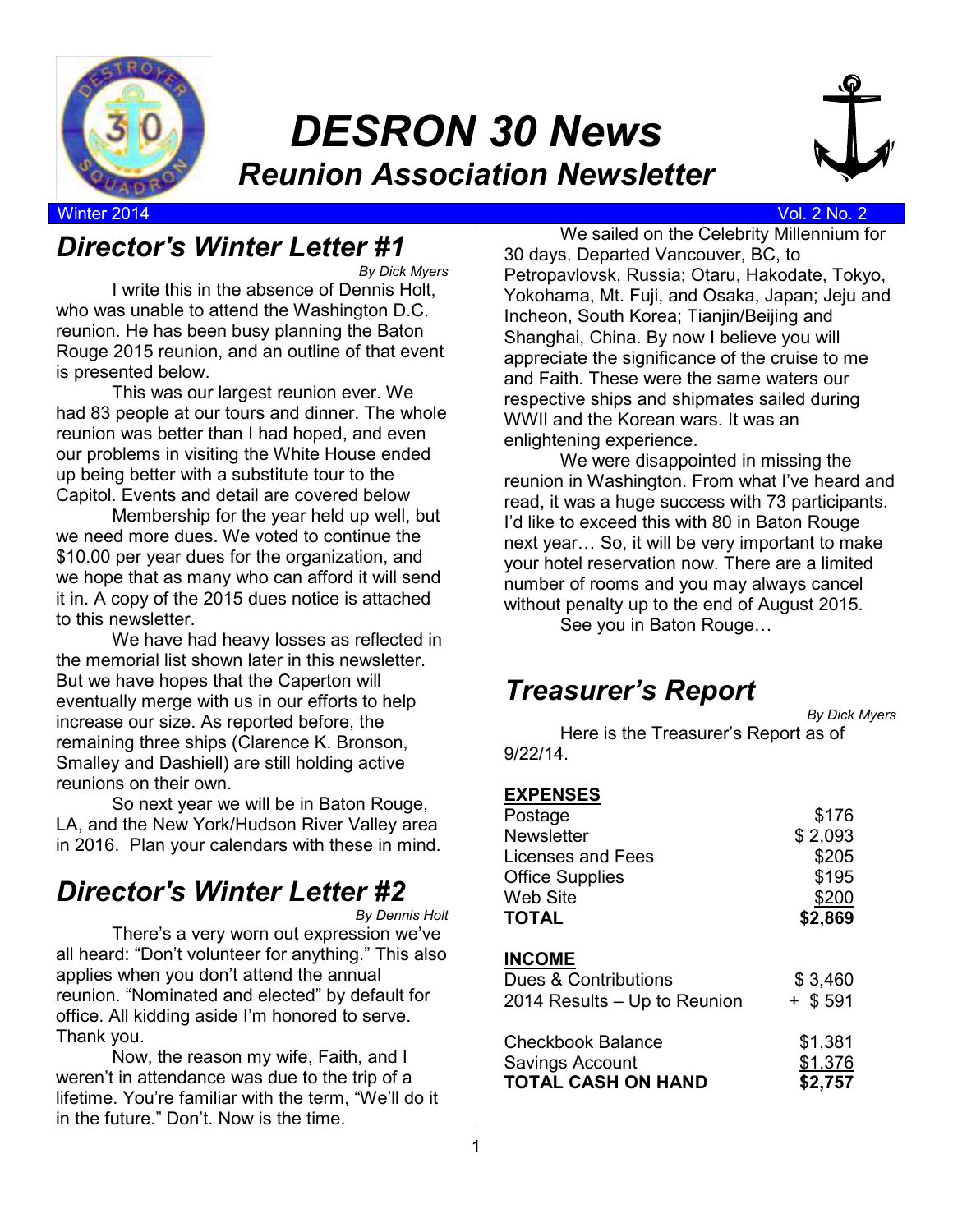# *Destination: Washington, DC*

*By Nancy Bielot*  The 2014 DESRON 30 Reunion was held at the Crowne Plaza Dulles Airport in Herndon, VA, September 17-20.

On Wednesday we had two buses take 52 people to the U.S. Capitol for a tour. We had a guided tour of the Rotunda, the Crypt, and then went to the Senate Gallery. Unfortunately the Dome Restoration Project was ongoing during our visit, so there was scaffolding on the outside of the dome and the interior was undergoing restoration as well. After the Senate Gallery, some folks chose to go back to the hotel on the "early" bus, while the others remained for the "late" bus. Some of the folks who stayed went to the House Gallery. While sitting outside the House Gallery, a Senator saw Dan Budd sitting and went over to him, shook his hand, and thanked him for his service to our country.



Again on Thursday we had two buses. The first bus held the Cotten and Daly attendees, with Dick Myers in charge, and the second bus held the Dortch and Gatling attendees, with Mike Killian in Charge. (Both Dick and Mike are retired Navy, and it was required that a retired Navy person be on each bus in order to enter the Naval Shipyard for the Navy Yard Museum; more on that in this article.)

Upon arrival at Arlington Cemetery, after the Welcome Center, the first stop was the tram. The group of 60 (which included two tour guides), passed the Kennedy Memorial, the Space Shuttle Challenger Memorial, the USS Maine Memorial, the Amphitheater, and attended the changing of the guard at the Tomb of the Unknown Soldier. Did you know that more than 400,000 people are buried in Arlington Cemetery, including Presidents Taft and Kennedy? Not only that, but John Stedman, a former crew member of the Cotten (but not attending our reunion), along with another gentleman, laid a wreath at the tomb of the Unknown Soldier. Upon boarding the tram, we passed the Canadian Cross of Sacrifice Memorial,

President Taft's grave, and the Women in Military Service for America Memorial.



After a quick stop at the Pentagon City Shopping Center's food court, we passed the Pentagon. The Pentagon was built in 13 months and contains 14 miles of hallways!

Our guide also informed us that memorials are funded and designed by members of each conflict/war. For instance, funding for the Korean memorial was designed by members of that war, who did their own fundraising.



Our next stop was the Lincoln Memorial and the Korean War Veterans Memorial. What a view from the top steps of the Lincoln Memorial... past the reflecting pond, the WWII Memorial, the Washington Monument, and the Capitol Building! (From the Lincoln Memorial to the Capitol is 2.6 miles.) The Korean War Veterans Memorial contains a squad of 19 (stainless-steel statues) simulating going through a rice paddy field while on patrol; the reflection on the wall makes it appear as though there are 38 in the squad.

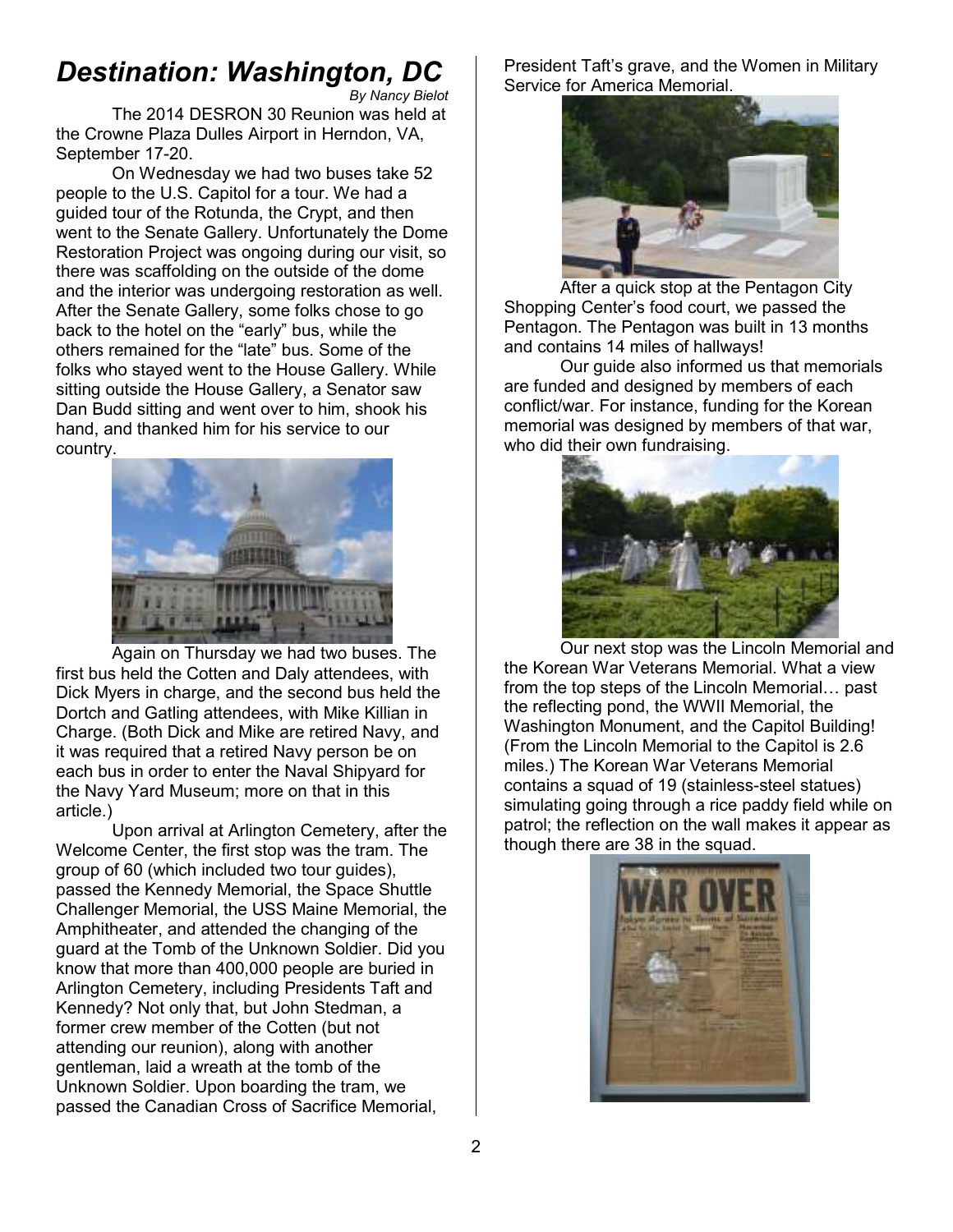After that it was onto the Washington Navy Yard to see the National Museum of the U.S. Navy, which held quite a few exhibits (i.e., naval artifacts, models, documents, and fine art). Our guide informed us that torpedoes were built in the Washington Navy Yard. The Museum is the flagship museum of the U.S. Navy and part of the Naval History and Heritage Command.

A group of 11 people took the "small" bus to the WWII Memorial (after a brief "detour" through the city due to rush hour traffic and lots of one way streets). This was quite impressive as well. This Memorial honors the 16 million who served, as well as the millions of people who supported the war effort on the home front.



Friday was about a 1.5 hour ride on a bus for 42 people to Gettysburg Battlefield. Our very informative park guide, Gary Kross, gave us a LOT of information about the Battle of Gettysburg. The building the visitor center is in is 6 years old and contains a 377' cyclorama (longer than a football field!) which depicts Pickett's Charge at the Battle of Gettysburg. (Gary mentioned there are only 2 cycloramas left in the U.S., and the other is in Atlanta, GA.) The battlefield covered an area of 25 square miles, and the battle was July 1-3, 1863. There were 51,000 American casualties. Last year was the  $150<sup>th</sup>$  anniversary of the Battle of Gettysburg. Lincoln gave the Gettysburg Address at the National Cemetery. Only one civilian was killed in the Battle.



The bus tour stopped three times along the battlefield route, and almost everyone got off the bus to hear more from Gary and soak in history (plus get a feel of what it was like 151 years ago). First stop was McPherson Ridge. Second stop was the North Carolina Memorial, which is also the site of Pickett's Charge. The third stop was Little Round Top, which overlooked the field and Devil's Den. Upon return to the Visitor Center, lunch was on your own at the Refreshment Saloon, which offered sandwiches, salads, pizza, burgers, and hot dogs. Following lunch we saw a brief movie, and then went upstairs to witness the cyclorama (with a light show). There was time after that to tour the museum. Unfortunately we didn't go to the Dwight D. Eisenhower home as the Visitor Center didn't have enough trams to transport everyone.

Saturday was the men's Business Meeting – we're going to Baton Rouge, LA, in 2015! Saturday afternoon was free to explore the DC area (area attractions included: the National Zoological Park, Ford's Theatre National Historic Site, National Air & Space Museum, National Air & Space Museum's Steven F. Udvar-Hazy Center, the International Spy Museum, and the National Museum of Natural History, among others).

 Saturday evening was our dinner/banquet at the hotel. Music was provided by DJ David Battey of Bialek's Music (www.Bialeksmusic.com). As in past years, we had a table set for POW's/MIA. Of the 62 people in attendance, the men in attendance received a pin for their hats, and the women received a folding tote bag. The Naval Jr. ROTC from the Jr. High School in Herndon, VA, provided a color guard to start off the evening. Our DJ then played, "God Bless America," by Kate Smith. Chaplain Jake Keep of the Gatling gave the blessing, and then it was time to eat: rolls and butter, chicken or salmon, real mashed potatoes, vegetable, and chocolate layer cake on a plate drizzled with chocolate sauce.

After dinner, Dick Myers thanked everyone for coming and made mention of a few things:

- The current officers were re-elected at the Business Meeting
- In 2015 our reunion will be in Baton Rouge in the fall
- In 2016 our reunion will be on the west side of the Hudson River (Hudson Valley, NY, area)
- A \$250 contribution will be made to the Tin Can Sailors as a number of the gifts for the evening's raffle were donated by them
- In lieu of passing the hat at the Business Meeting, members were notified they could send an extra donation with their membership dues

At that point our Memorial Service was held. (*See Page 3 for "In Memoriam.")* Betty King and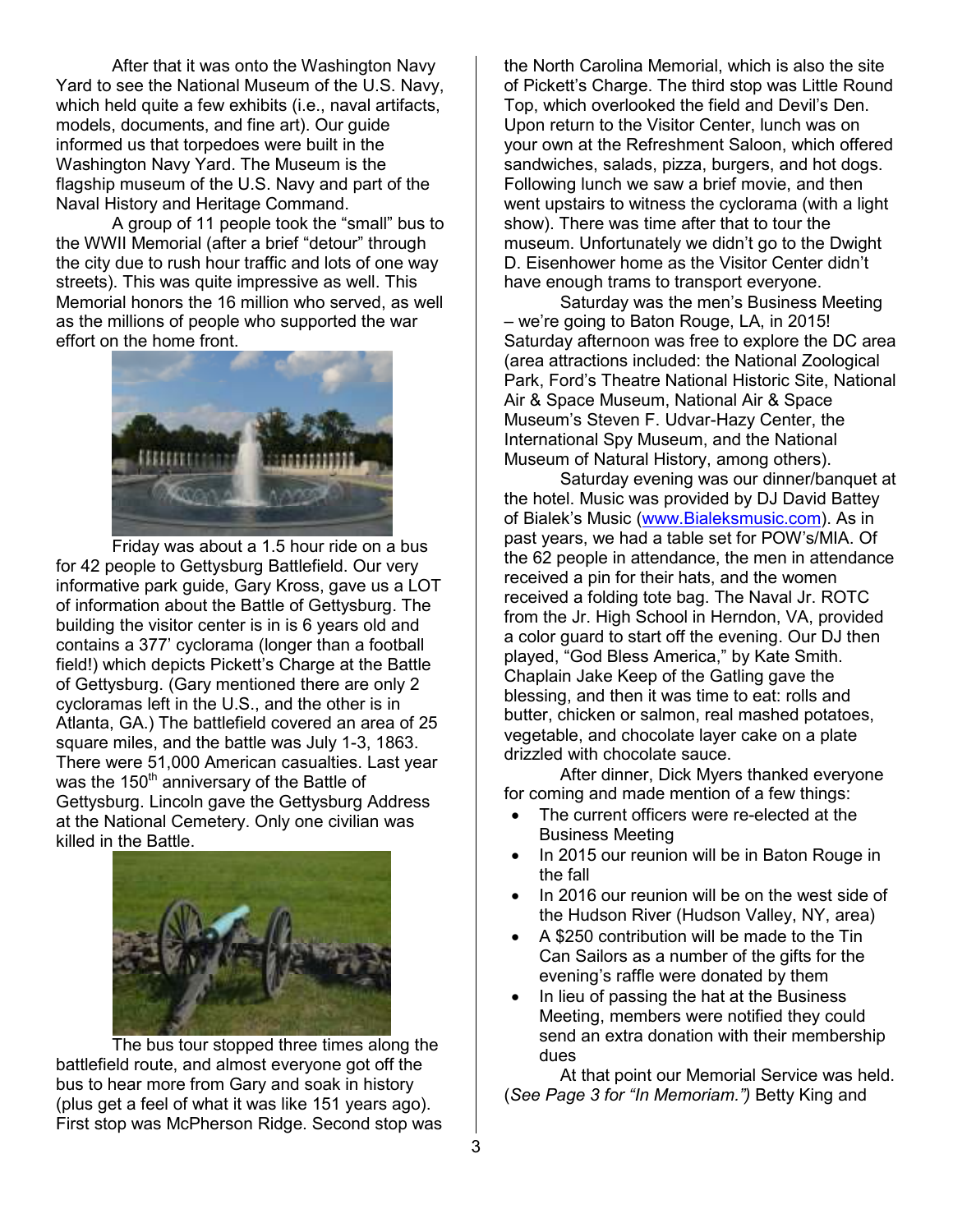Josie Aliferakis rang the bell after each name was read.

Dick also noted that 46 crew members were lost in the past year.

A raffle was held for various items which were donated, as well as a 50-50 raffle. Approximately 40 gifts were raffled off. Some of the items included Tin Can Sailors tote bags, Tin Can Sailors gift certificates, Tin Can Sailors license plate holders, Tin Can Sailors one year subscriptions, a book entitled, "The Last Epic Naval Battle," candles, a free night at the Crowne Plaza/Dulles, a book entitled, "Into the Red Sea," and a book entitled, "Historic Naval Ships Guide." Thank you very much to Peter Panza, the winner of the 50-50 raffle, who donated his winnings back to the Reunion Association.

 Mark your calendar for the 2015 reunion: September 20-24, 2015, at the Embassy Suites Hotel in Baton Rouge, LA! (*See Page 7 for "Mark Your Calendar.")*

## *Sunshine Corner*

*By Jean Killian* 

 If you know of any DESRON 30 member or spouse who is ill or recuperating, please contact Jean Killian of the Cotten and we'll get a card out to them.

### *In Memoriam*

*By Dick Myers* 

 As of September 2014, we have received the following information on shipmates who are deceased. Our deepest sympathies are extended to the families of our deceased members.

| <b>LAST NAME</b>  | <b>FIRST</b>  | <b>RANK</b>      |  |  |
|-------------------|---------------|------------------|--|--|
| <b>USS Cotten</b> |               |                  |  |  |
| <b>Brooks</b>     | Lawrence L.   | <b>SA</b>        |  |  |
| Cerchiai          | Cesar         | 2nd Div.         |  |  |
| <b>Deschenes</b>  | Don           | ET <sub>1</sub>  |  |  |
| Dorman            | Wayne E.      | <b>JTJG</b>      |  |  |
| Elliott           | George R.     | S <sub>1c</sub>  |  |  |
| Fielding Jr.      | John          | GM <sub>3c</sub> |  |  |
| Gramiak           | <b>Mike</b>   | Coxswain         |  |  |
| Haskowich         | Richard       | IC <sub>2</sub>  |  |  |
| <b>Hicks</b>      | Duwayne       | GM <sub>3c</sub> |  |  |
| Hostrawser        | Jerome W.     | MR <sub>3</sub>  |  |  |
| Ligori            | Anthony Rocco | S <sub>2c</sub>  |  |  |
| Marzluff          | Joseph O.     | Capt.            |  |  |

| <b>LAST NAME</b> | <b>FIRST</b>                  | <b>RANK</b>                       |                                    |
|------------------|-------------------------------|-----------------------------------|------------------------------------|
| Musyt            | William                       |                                   |                                    |
| Poudrier         | <b>Bernie</b>                 |                                   | YN <sub>3</sub>                    |
| Rosa             | William                       |                                   | HN <sub>3</sub>                    |
| Stephenson       | C.W. (Steve)                  |                                   | S <sub>2c</sub>                    |
| Tomlinson        | Gerald E.                     |                                   | PN <sub>2</sub>                    |
| <b>Tuttle</b>    | Roy W.                        |                                   | <b>BMSN</b>                        |
| Ziekefoose       | Amal O.                       |                                   |                                    |
|                  | <b>USS Daly</b>               |                                   |                                    |
| Harry            | Casey                         |                                   | Unknown                            |
| Forrest          | <b>Daniels</b>                |                                   | GM <sub>2</sub>                    |
| Javier           | Granados                      |                                   | TM2 (TMCS Ret)                     |
|                  | <b>USS Dortch</b>             |                                   |                                    |
| Don              | <b>Brown</b>                  |                                   | Boiler Tender, 2nd<br><b>Class</b> |
|                  |                               |                                   | Electrician's Mate,                |
| Wally            | Cooper                        |                                   | $2^{nd}$ Class                     |
|                  |                               |                                   | Wife of Norm                       |
| Delores          | Harwood                       | Harwood                           |                                    |
| Dale             | Kirchgassner                  |                                   | Seaman, 1 <sup>st</sup> Class      |
| Shirley          | <b>Meyers</b>                 | Wife of John Meyers               |                                    |
|                  |                               |                                   | Electronics                        |
| Ed               | Olson                         | Technician, 2 <sup>nd</sup> Class |                                    |
| Rita             | Tully                         | Wife of Richard Tully             |                                    |
| Arnold           | Zimmer                        | Corpsman, 2 <sup>nd</sup> Class   |                                    |
|                  | <b>USS Gatling</b>            |                                   |                                    |
| Ward H.          | Apgar                         |                                   | <b>FN</b>                          |
| Harry M.         | <b>Drogitis</b>               |                                   | F1                                 |
| Frederick E.     | Gomez                         |                                   | EM <sub>2</sub>                    |
| Thomas W.        | Harding Jr.                   |                                   | BM1                                |
| Robert C.        | Kesselring                    |                                   | <b>ENS</b>                         |
| George W.        | Mansfield                     | S <sub>1</sub>                    |                                    |
| Alan K.          | <b>McAdams</b>                |                                   | <b>LTJG</b>                        |
| Thomas           | Mulverhill                    |                                   | TM3                                |
| Joseph J.        | Nawrocki                      | SN                                |                                    |
| James J.         |                               |                                   |                                    |
|                  | Rosser                        |                                   | S <sub>1</sub>                     |
| Melvin C.        | Rull                          |                                   | TM2                                |
| Ronald J.        | Scherer                       |                                   | SN                                 |
| Jimmie H.        | <b>Shanks</b>                 |                                   | BT <sub>2</sub>                    |
| Paul M.          |                               |                                   | SN                                 |
| Richard S.       | <b>Sharples</b><br>Van Emburg |                                   | <b>FN</b>                          |

# *Reunion Attendees*

*By Dick Myers* 

Below is a list of folks who attended this year's reunion, along with their ship affiliation. Thanks again to all who were able to join us.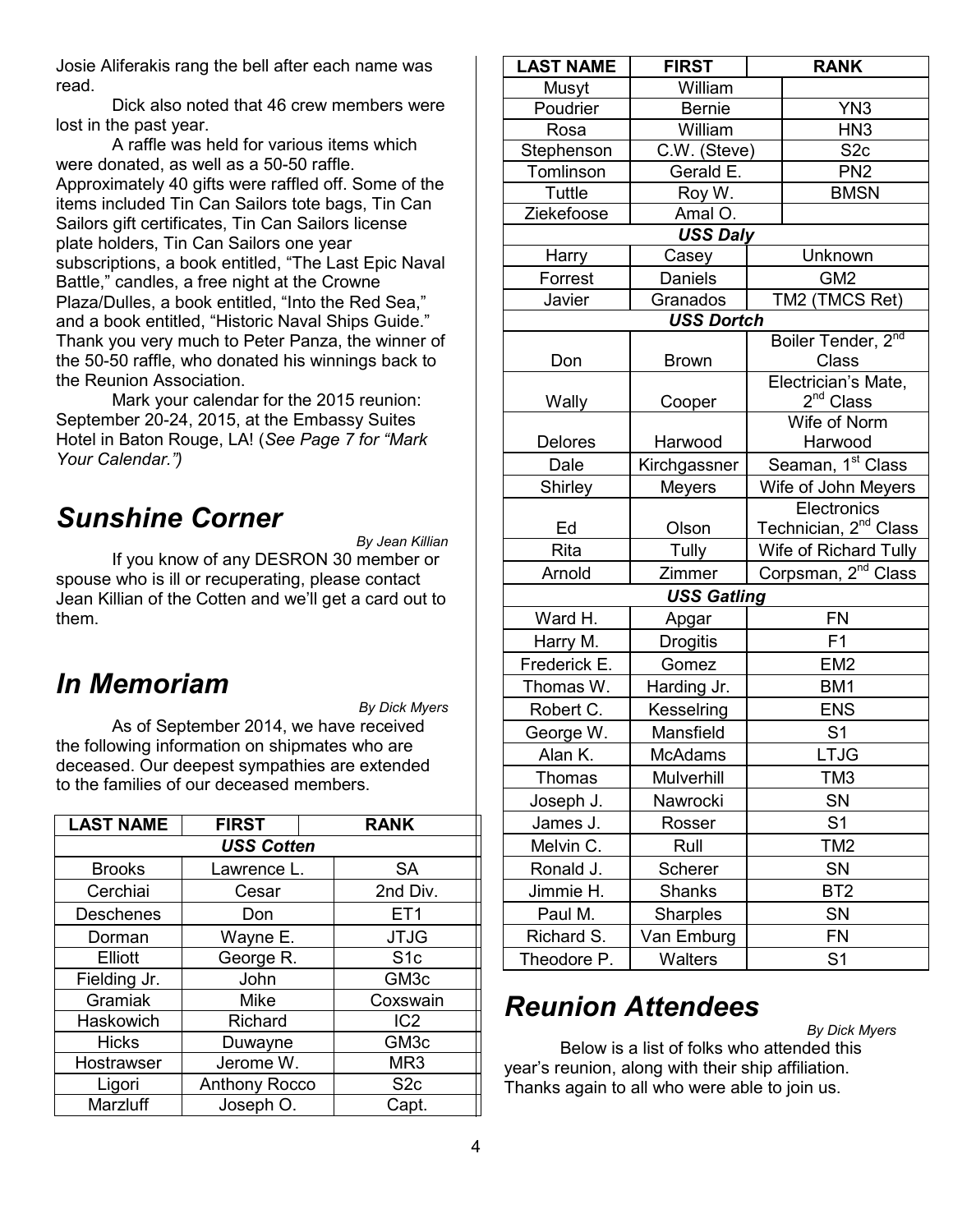| USS Cotten (DD-669)                                   |  |  |  |  |
|-------------------------------------------------------|--|--|--|--|
| Tim & Joyce Ahles                                     |  |  |  |  |
| John & Nancy Bielot                                   |  |  |  |  |
| Thomas C. & Dolores Britting & Thomas (Son) &         |  |  |  |  |
| <b>Shirley Tucker</b>                                 |  |  |  |  |
| Lt. Carl I. Duncan & Evely Cuda                       |  |  |  |  |
| William E. (Bill) & Lois Kenney                       |  |  |  |  |
| Capt. Mike & Jean Killian & Kathy Shoff<br>(Daughter) |  |  |  |  |
| Cathy Galacka (Friend of Killians)                    |  |  |  |  |
| <b>Betty King</b>                                     |  |  |  |  |
| Richard A. & Betty Myers                              |  |  |  |  |
| Peter W. Panza                                        |  |  |  |  |
| Eugene G. & Deborah Redman                            |  |  |  |  |
| Joe & Trudy Sbarro                                    |  |  |  |  |
| Edward L. Thornton                                    |  |  |  |  |
| Phillip J. & Myra Toconita Jr.                        |  |  |  |  |
| Angelo Urato                                          |  |  |  |  |
| John Urato                                            |  |  |  |  |
| Ross A. & Mary Lou Webber                             |  |  |  |  |
| USS Daly (DD-519)                                     |  |  |  |  |
| Nancy Daniels & William (Son) & Michele Delfs         |  |  |  |  |
| Frank W. & Suzanne Millard                            |  |  |  |  |
| William & Patricia Underwood                          |  |  |  |  |
| Mike Wanamaker                                        |  |  |  |  |
| George Zuban                                          |  |  |  |  |
| USS Dortch (DD-670)                                   |  |  |  |  |
| Robert Allison & Bobby (Son)                          |  |  |  |  |
| Frank E. & Mary Bisson & Catherine Fawell             |  |  |  |  |
| (Granddaughter)                                       |  |  |  |  |
| Dan S. & Anne Budd                                    |  |  |  |  |
| John L. & Rita Hartley                                |  |  |  |  |
| Edward J. & Frank Mahan & Anthony Reid<br>(Friend)    |  |  |  |  |
| Tomas E. & Eileen Mrozinski                           |  |  |  |  |
| Robert & Rita Ratcliffe                               |  |  |  |  |
| USS Gatling (DD-671)                                  |  |  |  |  |
| <b>Josie Aliferakis</b>                               |  |  |  |  |
| William D. (Bud) & Beverly Brown Jr.                  |  |  |  |  |
| Dewey & Sharon Cosgrove (Friends of Browns)           |  |  |  |  |
| Richard L. & Phyllis Delph                            |  |  |  |  |
| Jack W. Keep III & Margaret Simpson (Daughter)        |  |  |  |  |
| Walter W. McKay                                       |  |  |  |  |
| James L. & Karen Samson                               |  |  |  |  |
| Robert N. Smithson                                    |  |  |  |  |
| Bobby E. & Heather Sugg                               |  |  |  |  |
| Robert M. & Irene Valliant                            |  |  |  |  |

# *Past Reunions*

*By Dick Myers & Dennis Holt*  Below is a list of past reunions for the Cotten, including those held as part of the DESRON 30 Reunion Association.

|                | Year | <b>Location</b>         | <b>Comments</b> |  |  |
|----------------|------|-------------------------|-----------------|--|--|
| 1              | 1981 | Pittsburgh, PA          |                 |  |  |
| $\overline{2}$ | 1983 | Memphis, TN             |                 |  |  |
| 3              | 1984 | Philadelphia, PA        |                 |  |  |
| 4              | 1985 | Nashville, TN           |                 |  |  |
| 5              | 1986 | St. Louis, MO           |                 |  |  |
| 6              | 1987 | Denver, CO              |                 |  |  |
| 7              | 1988 | Louisville, KY          |                 |  |  |
| 8              | 1989 | El Paso, TX             |                 |  |  |
| 9              | 1990 | Mobile, AL              |                 |  |  |
| 10             | 1991 | Norfolk, VA             |                 |  |  |
| 11             | 1992 | Merrimack, NH           |                 |  |  |
| 12             | 1993 | San Diego, CA           |                 |  |  |
| 13             | 1994 | Cincinnati, OH          |                 |  |  |
| 14             | 1995 | Savannah, GA            |                 |  |  |
| 15             | 1996 | Baton Rouge, LA         |                 |  |  |
| 16             | 1997 | Seattle, WA             |                 |  |  |
| 17             | 1998 | Vestal, NY              |                 |  |  |
| 18             | 1999 | Charleston, SC          |                 |  |  |
| 19             | 2000 | San Diego, CA           |                 |  |  |
| 20             | 2001 | Pittsburgh, PA          |                 |  |  |
| 21             | 2002 | Atlanta, GA             |                 |  |  |
| 22             | 2003 | San Antonio, TX         |                 |  |  |
| 23             | 2004 | Naperville, IL          |                 |  |  |
| 24             | 2005 | Branson, MO             |                 |  |  |
| 25             | 2006 | Norfolk, VA             |                 |  |  |
| 26             | 2007 | Colorado Springs,<br>CO |                 |  |  |
| 27             | 2008 | Jacksonville, FL        |                 |  |  |
| 28             | 2009 | Fall River, MA          |                 |  |  |
| 29             | 2010 | San Antonio, TX         | w/DESRON 30     |  |  |
| 30             | 2011 | Tucson, AZ              | w/DESRON 30     |  |  |
| 31             | 2012 | Dayton, OH              | w/DESRON 30     |  |  |
| 32             | 2013 | Branson, MO             | w/DESRON 30     |  |  |
| 33             | 2014 | Washington, DC          | w/DESRON 30     |  |  |

Below is a list of past reunions for the Gatling, including those held as part of the DESRON 30 Reunion Association.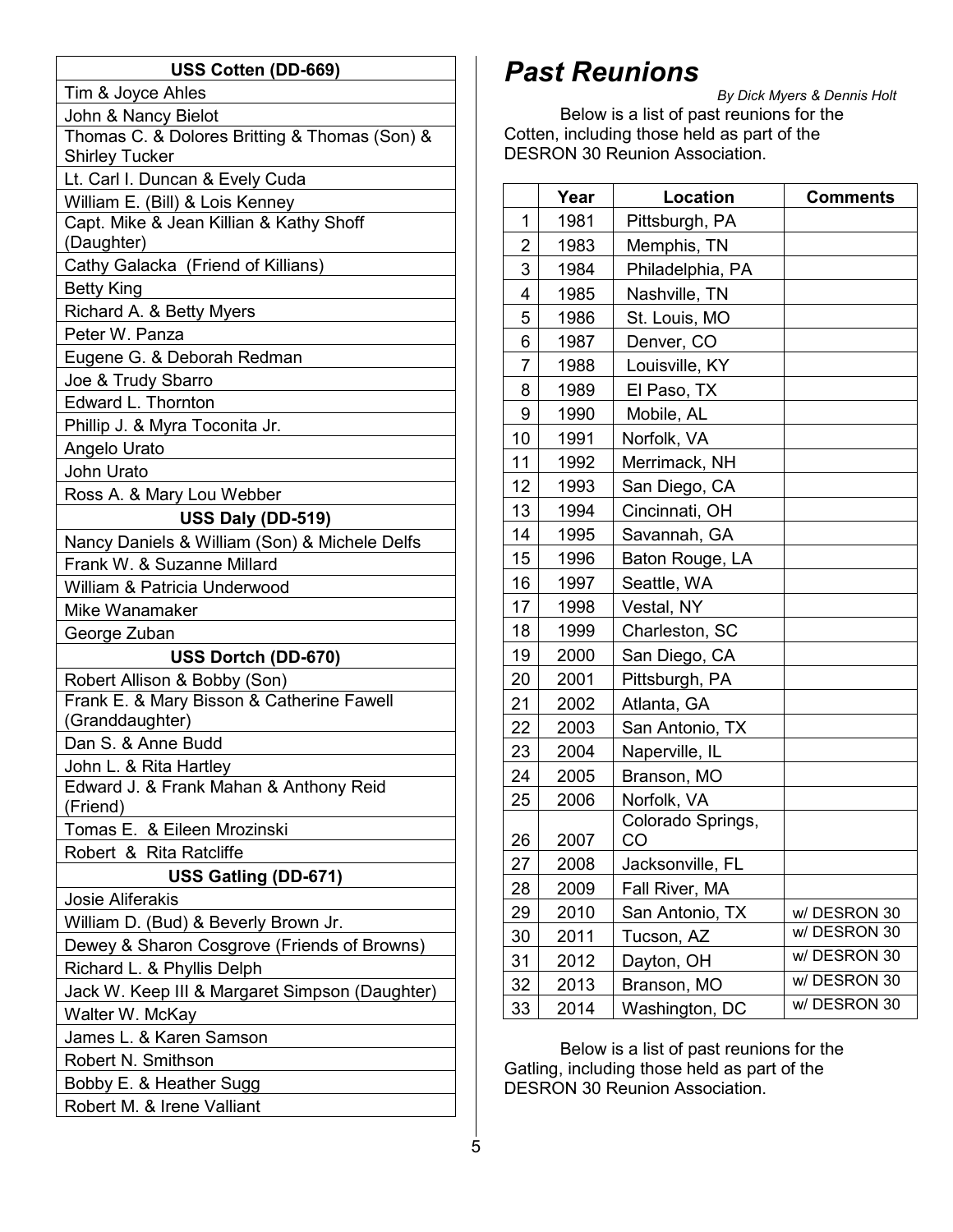|                | Year | Location         | <b>Comments</b> |
|----------------|------|------------------|-----------------|
| 1              | 1986 | Des Moines, IA   |                 |
| 2              | 1987 | Denver, CO       |                 |
| 3              | 1988 | Ashville, NC     |                 |
| 4              | 1989 | Norfolk, VA      |                 |
| 5              | 1990 | Nashville, TN    |                 |
| 6              | 1991 | Charleston, SC   |                 |
| $\overline{7}$ | 1992 | Providence, RI   |                 |
| 8              | 1993 | Baton Rouge, LA  |                 |
| 9              | 1994 | Buena Park, CA   |                 |
| 10             | 1995 | Seattle, WA      |                 |
| 11             | 1996 | Buffalo, NY      |                 |
| 12             | 1997 | Phoenix, AZ      |                 |
| 13             | 1998 | Kansas City, MO  |                 |
| 14             | 1999 | San Diego, CA    |                 |
| 15             | 2000 | Valley Forge, PA |                 |
|                |      | Palm Beach       |                 |
| 16             | 2001 | Gardens, FL      |                 |
| 17             | 2002 | Norfolk, VA      |                 |
| 18             | 2003 | Bloomington, IL  |                 |
| 19             | 2004 | San Antonio, TX  |                 |
| 20             | 2005 | Norfolk, VA      |                 |
| 21             | 2006 | Baltimore, MD    |                 |
| 22             | 2007 | Warwick, RI      |                 |
| 23             | 2008 | Wells, ME        | w/USS Caperton  |
| 24             | 2009 | Fall River, MA   | w/USS Cotten    |
| 25             | 2010 | San Antonio, TX  | w/DESRON 30     |
| 26             | 2011 | Tucson, AZ       | w/DESRON 30     |
| 27             | 2012 | Dayton, OH       | w/DESRON 30     |
| 28             | 2013 | Branson, MO      | w/DESRON 30     |
| 29             | 2014 | Washington, DC   | w/DESRON 30     |

*DESRON 30 Reunion Association Annual Business Meeting – September 20, 2014 Crowne Plaza Hotel, Herndon, VA* 

*By John Bielot* 

The meeting was called to order at 9:06 AM in the LaGuardia and O'Hare Rooms at the Crowne Plaza located in Herndon, VA, by President Dick Myers.

President Myers informed the members that

based upon the vote taken last year, the next Reunion of the DESRON 30 will be in Baton Rouge, LA. Dennis Holt is in negotiations with the hotel; dates will be included in the next newsletter. *(See Page 7 for "Mark Your Calendar.")*

 President Myers mentioned that the digital recorder was broken.

President Myers recognized the following WWII members in attendance:

> Robert Valliant – Gatling Dan Budd – Dortch Carl Duncan – Cotten Pete Panza – Cotten Ed Mahan – Dortch

President Myers asked if there were any objections or changes to the minutes from the last business meeting as published.

Current financial status:

| Checking | \$1,381 |
|----------|---------|
| Savings  | \$1,376 |
| Total    | \$2,757 |

\$3,460 income since last year.

#### Expenses:

| <b>Newsletter</b> | \$2,100 (over 1,000 copies mailed) |
|-------------------|------------------------------------|
| Website           | \$ 200                             |
| State             | \$ 569                             |
| Total             | \$2,869                            |

Net + ~\$600

Dennis Holt suggested considering an increase to dues to \$15 for members without email. A motion was made and passed to keep dues at \$10 for all. (This is a legal requirement.)

Upcoming reunions:

| 2015 | Baton Rouge, LA   |
|------|-------------------|
| 2016 | Hudson Valley, NY |

For 2013-10214 there are 185 paid members, consisting of:

| Cotten  | 63 |
|---------|----|
| Daly    | 28 |
| Dortch  | 23 |
| Gatling | 71 |

In order to vote at the business meetings, you must be a member in good standing (i.e., your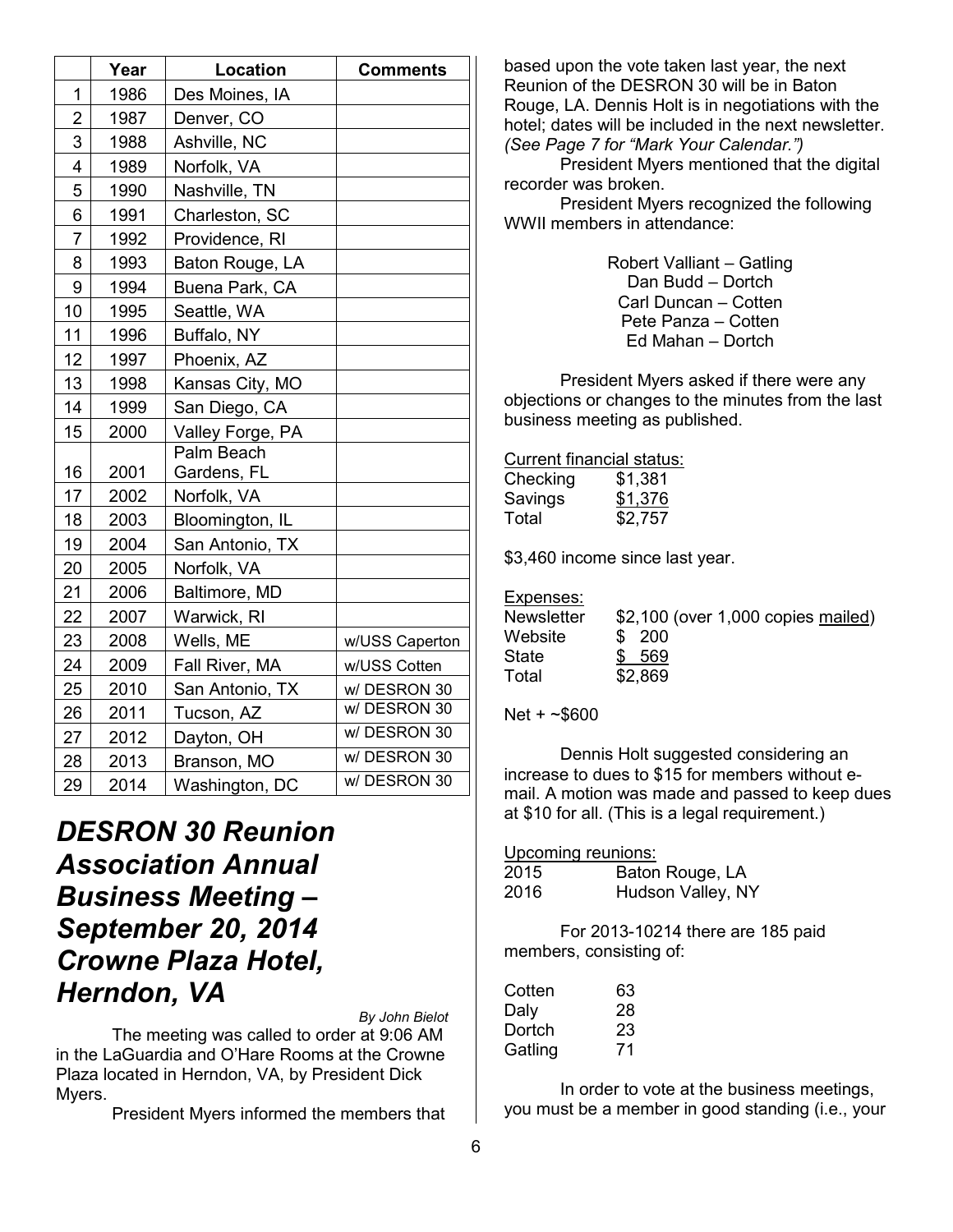dues need to be paid).

Nominations for Directors were as follows:

Dennis Holt Dick Myers Betty Myers

A motion was made to keep the same Directors; the motion passed unanimously.

The password for our website is 8tincans, followed by the name of the ship (Gatling, Cotten, Daly, or Dortch).

#### Old Business

No additional new business.

There was a discussion re' collection of an extra \$1 or \$2 to tip the bus driver and tour guide.

Angelo Urato wants to investigate a cost estimate to obtain a DESRON 30 banner. Discussion occurred. A motion was made and passed to proceed with the purchase of a DESRON 30 banner as long as the cost does not exceed  $~5150.$ 

Tonight there is a cash bar at 6:00 pm outside, followed by dinner at 7:00 pm. There will be a color guard at dinner, as well as a POW/MIA table.

President Myers mentioned that as part of the 50/50 raffle tonight, there will be some Tin Can Sailor subscriptions.

The Caperton may join us in Baton Rouge next year. They have their own reunion in Myrtle Beach in October 2014.

The Smalley and Bronson are doing their own reunions. There is no response from the Cassin Young.

Heather Sugg will be the contact for new hats, which will include the DESRON 30 logo and all the ships' names. The design will be in the next newsletter. *(See article on Page 7.)* 

 For the reunion in Baton Rouge, there will be an option for a tour to New Orleans to the WWII museum.

A motion was made to send a \$250 contribution to Tin Can Sailors, which was seconded by John Urato. There was some discussion. (Several Tin Can Sailor subscriptions will be raffled tonight.)

 A question was proposed to the group: Do we want to have a plaque in the Navy memorial? The Daly does. The cost is ~\$2,500. This was deemed too expensive. A member will check on costs.

For 2016 the reunion will be in the Hudson

Valley, NY, area (Goshen/Middletown). Possible destination for 2017 is Las Vegas, NV.

A motion was made to adjourn the meeting at 9:42 AM. The motion was seconded and passed.

Please note: Some members questioned why there was no "pass the hat" for donations at the business meeting. It was recommended that if you would like to donate to the DESRON 30, include the contribution along with your membership dues.

### *Mark Your Calendar!*

*By Nancy Bielot* 

Our 2015 reunion will be held September 20-24, 2015, at the Embassy Suites in Baton Rouge, LA. We received a special rate of \$129.00, plus taxes, which is good for two days prior to the reunion, and two days after the reunion. (Note: there are no RV hook-ups at the hotel, but there is free parking.) The registration form, including hotel information, will be published in our next newsletter; however, if you would like to contact the hotel and book your room NOW, you can do so by calling: 1- 225-924-666 X7947 and mentioning the Group ID: DESRON 30 Military Reunion.

Optional planned tours include the following:

Tour #1: Cajun Pride Swamp Tour and the National WWII Museum in New Orleans. Lunch is included at the WWII Museum.

Tour #2: Tour of the Louisiana Rural Life Museum and the Nottoway Plantation.

Tour #3: Tour of the USS Kidd (DD661) and the Old State Capital. A Memorial Service for our departed will be held at the Veterans Memorial Museum adjacent to the USS Kidd (www.usskidd.com).

As in the past, our evening dinner/dance will be held in the hotel with a local entertainer playing and singing your favorite music. Don't forget your dancing shoes!

Sign-up sheet and further information on these tours, as well as other sightseeing options, will be included in the next newsletter.

### *Can You Help?*

*By Heather Sugg* 

If anyone has a copy of the book, "The Sinking of the Princeton," please contact Heather Sugg at hsugg1@cox.net. Heather would like to read this book, and she will return it to you when she's done.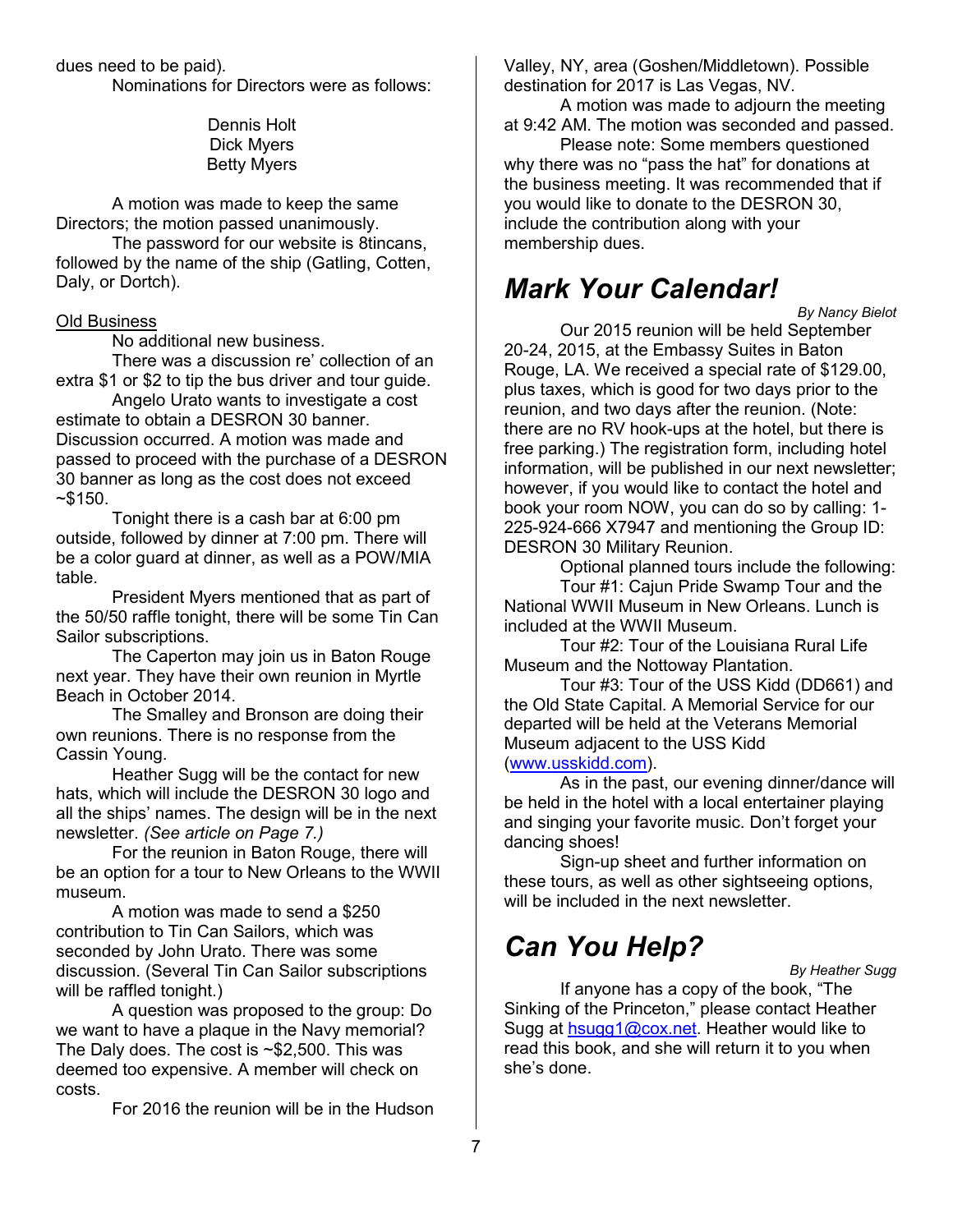# *DESRON 30 Hats*

*By Heather Sugg* 

The next order of DESRON 30 hats are identical to the individual ship hats some of you may already have with DESRON 30, a Fletcher class destroyer, and then the individual ship name under that. Heather has already ordered 16....4 of each ship, but she will contact the vendor to let them know there may be more orders. The 16 are for those orders she got in DC; however, not all were sold and ordered, so she does have a couple extra. The price for the hats is \$15 due to the small order. Mailing charges a couple of years ago were approximately \$5; however the information she received said it shouldn't cost more than \$3-\$4 for shipping.

 For further details, please contact Heather Sugg at hsugg1@cox.net.

### *Ice Cream for a Pilot*

*By Heather Sugg* 

Recently Edward "Ted" Powers passed away. After the funeral, Heather spoke with Ted's wife so that she could see Bob (Sugg's) Gatling hat. Ted was on board 1943-1946, and his picture was in the paper one time at a Veteran's affair. Heather, Bob, Ted, Ed Ferrance from the Princeton, and Phillip Craig, a pilot from the Princeton, met for lunch prior to Ted's passing. When a pilot was downed, sometimes they would stay in the water until the rescue boat from the "right" destroyer came by. In this case, the Gatling picked up Phillip, and they held onto him until they refueled – they got enough ice cream for the whole ship in trade. Ted attended the Gatling's reunion in Providence in 1992.